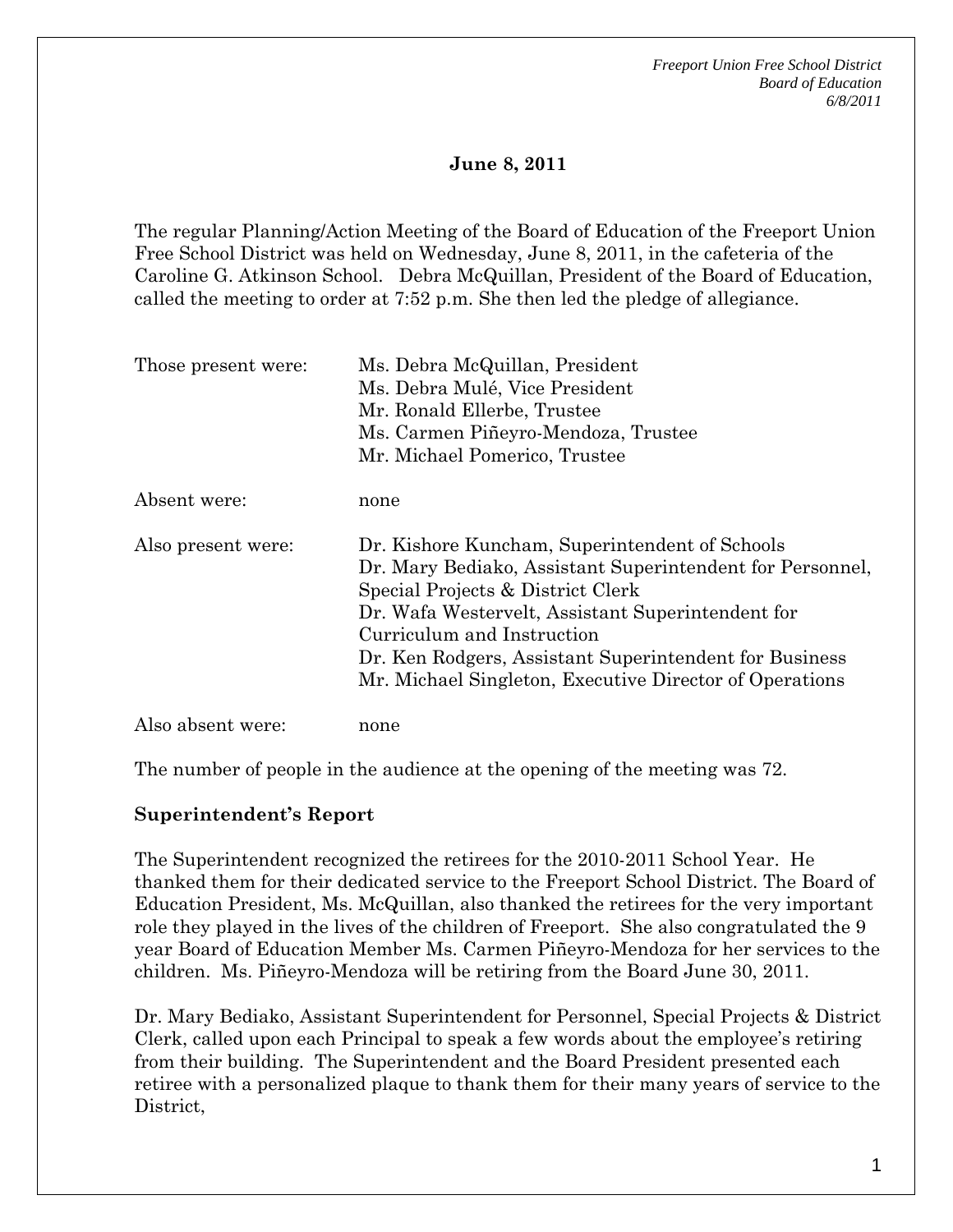*Freeport Union Free School District Board of Education 6/8/2011* 

A short break was taken at 8:36 p. m.

The meeting was called back to order at 8:53 p. m.

The Superintendent continued his report by informing the Board and public that Regent Tilles visited Freeport High School and New Visions School and had a wonderful experience with much positive feedback.

Dr. Kuncham also announced that Senator Fuschillo has helped Freeport Schools receive \$40,000 in aid for Technology. These funds will be used for much needed equipment and will help bring our children into the 21st Century.

The Superintendent then introduced Dr. Ken Rodgers, Assistant Superintendent for Business who gave a Power Point presentation on the proposed Qualified School Bond Project, as attached.

Dr. Kuncham made the following announcements:

- Three Science students at Freeport High School were accepted into a summer program called "SARAS'" at Stony Brook University.
- Rachel Lalmansingh, Dwayne George and Emmanuel Abreu were inducted into the "STEP" Program Sigma XI Honor Roll at SUNY College, Old Westbury.
- New Vision students and Assistant Principal Susan DeLuca visited the Cradle of Aviation for the Museum's Day of Discovery on June 7, 2011 as part of the STEM program. Museum educators use artifacts, exhibits and hand-on activities to review some of the challenging concepts the students learned earlier in the year.

# **Board of Education Committee Report**

The Board of Education reviewed the Board of Education Audit Committee report and accepted it as written.

#### **Questions from the Public**

The public was given the opportunity to address the Board of Education. Each speaker was allowed to address the Board for four minutes on any topic. The Board and administration addressed the comments from the public.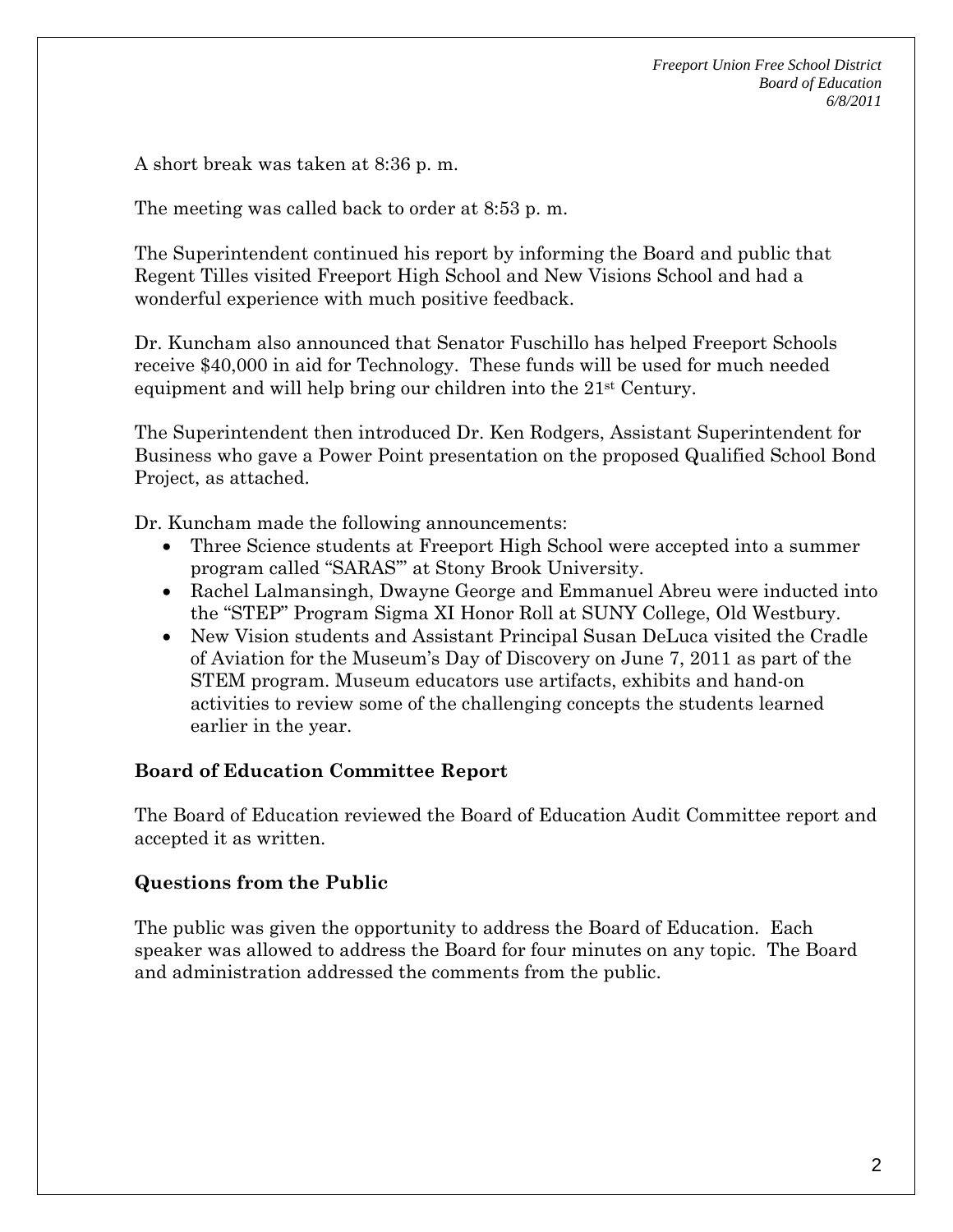*Freeport Union Free School District Board of Education 6/8/2011* 

### **Items for Action**

On a motion by Ms. Piñeyro-Mendoza and a seconded by Ms. Mulé the following item was approved:

### **CSE/CPSE Minutes**

**BE IT RESOLVED,** that the Board of Education of the Freeport Union Free School District hereby accepts the minutes of the meetings of the committees on special education and preschool special education for the following dates: March 2, 10, 14, 17, 18, 21, 22, 23, 25, 28, 29, 2011

April 4, 6, 7, 8, 12, 13, 14, 15, 26, 27, 28, 29, 2011

May 2, 4, 5, 6, 9, 10, 11, 12, 13, 16, 17, 18, 19, 2011

The vote was unanimous, McQuillan, Ellerbe, Mulé, Piñeyro-Mendoza and Pomerico.

On a motion by Ms. Mulé and a second by Ms. Piñeyro-Mendoza the following item was approved:

### **Resolution to Abolish Positions and Excess Staff**

**BE IT RESOLVED** that the Board of Education of the Freeport Union Free School District abolishes five (5) teaching positions within the Elementary tenure area effective September 1, 2011; and

**BE IT ALSO RESOLVED** that Martha Bermeo, Christopher Farrell, Kati Miano, Dolores Miller and Daniel Wittich, as the least senior staff members in the Elementary tenure area, are hereby excessed from said positions effective September 1, 2011; and

**BE IT FURTHER RESOLVED** that Martha Bermeo, Christopher Farrell, Kati Miano, Dolores Miller and Daniel Wittich shall be placed on a preferred eligible list as per Education Law §3013.

The vote was unanimous, McQuillan, Ellerbe, Mulé, Piñeyro-Mendoza and Pomerico.

On a motion by Mr. Ellerbe and a seconded by Mr. Pomerico the following item was approved:

**Acceptance of the First Reading of the Revised Students Code of Conduct** 

**BE IT RESOLVED,** that the Board of Education of the Freeport Union Free School District hereby accepts as a first reading, the revised Code of Conduct for 2011-2012 School Year.